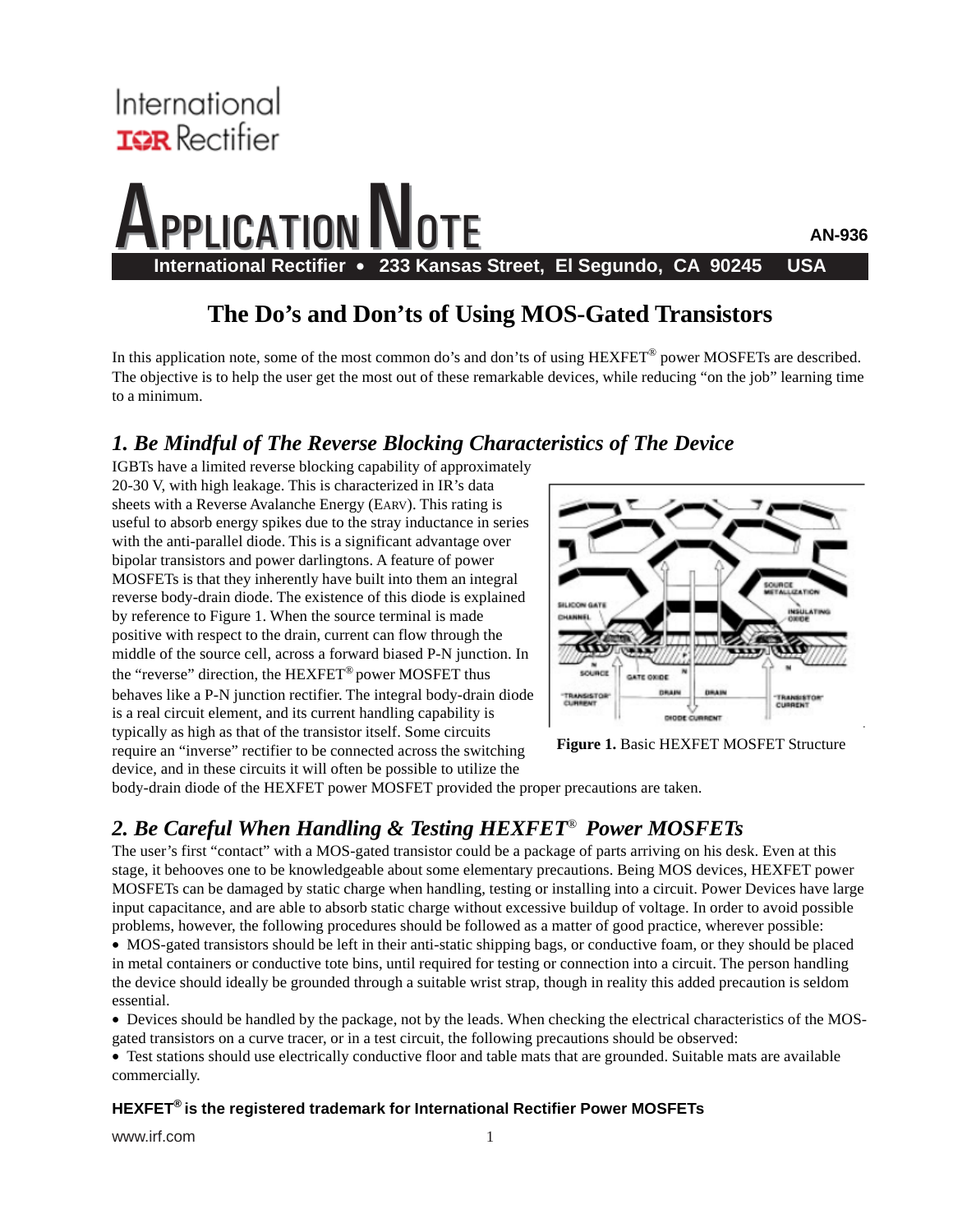- When inserting the device in a curve tracer or a test circuit, voltage should not be applied until all terminals are solidly connected into the circuit.
- When using a curve tracer, a resistor should be connected in series with the gate to damp spurious oscillations that can otherwise occur on the trace. A suitable value of resistance is 100 ohms.
- For repeated testing, it is convenient to build this resistor into the test fixture.
- When switching from one test range to another, voltage and current settings should be reduced to zero, to avoid the generation of potentially destructive voltage surges during switching.

The next step is to connect the device into an actual circuit. The following simple precautions should be observed:

- Work stations should use electrically grounded table and floor mats.
- Soldering irons *should be grounded.*

Now that the device has been connected into its circuit, it is ready for the power to be applied. From here on, success in applying the device becomes a matter of the integrity of the circuit design, and of what circuit precautions have been taken to guard against unintentional abuse of its ratings.

The following are the interrelated device and circuit considerations that lead to reliable, trouble-free design.

# *3. BEWARE OF UNEXPECTED GATE-TO-SOURCE VOLTAGE SPIKES*

Excessive voltage will punch through the gate-source oxide layer and result in permanent damage. This seems obvious enough, but it is not so obvious that transient gate-to-source overvoltages can be generated that are quite unrelated to, and well in excess of, the amplitude of the applied drive signal. The problem is illustrated by reference to Figure 2.

If we assume that the impedance, Z, of the drive source is high, then any positive-going change of voltage applied across the drain and source terminals (caused, for example, by the switching of another device in the circuit) will be reflected as a positivegoing voltage transient across the source and the drain terminals, in the approximate ratio of:

$$
\frac{1}{1+\frac{C_{gs}}{C_{dg}}}
$$

The above ratio is typically about 1 to 6. This means that a change of drain-to-source voltage of 300V, for example, could produce a voltage transient approaching 50V between the gate and source terminals. In practice this "aiming" voltage will not appear on the gate if the dv/dt is positive because the MOS-gated device goes in conduction at approximately  $Vgs = 4V$ , thereby clamping the dv/dt at the expense of a current transient and increased power dissipation. However, a negative-going dv/dt will not be clamped. This calculation is based upon the worst case assumption that the transient impedance of the drive circuit is high by comparison with the gate-to-source capacitance of the device. This situation can, in fact, be quite easily approximated if the gate drive circuit contains inductance—for example the leakage inductance of an isolating drive transformer. This inductance exhibits a high impedance for short transients, and effectively decouples the gate from its drive circuit for the duration of the transient.

The negative-going gate-to-source voltage transient produced under the above circumstances may exceed the gate voltage rating of the device, causing permanent damage. It is, of course, true that since the applied drain transient results in a voltage at the gate which tends to turn the device ON, the overall effect is to an extent self-limiting so far as the gate voltage transient is concerned. Whether this self-limiting action will prevent the voltage transient at the gate from exceeding the gate-source voltage rating of the device depends upon the impedance of the external circuit. Spurious turn-on is of itself undesirable, of course, though in practical terms one may grudgingly be able to accept this circuit operating imperfection, provided the safe operating area of the device is not violated.

Notice that a voltage clamp (a conventional zener diode is suitable for this purpose) to prevent the gate-source voltage rating from being exceeded will not prevent the dv/dt induced turn-on, as the gate will not reach the zener voltage. In many instances the zener is responsible for generating oscillations in the gate circuit, particularly when a significant amount of stray inductance is present. A more fundamental solution, of course, is to make the impedance of the gate circuit low enough that not only is the gate-source voltage rating not exceeded, but also the voltage transient at the gate is contained to a level at which spurious turn-on does not occur.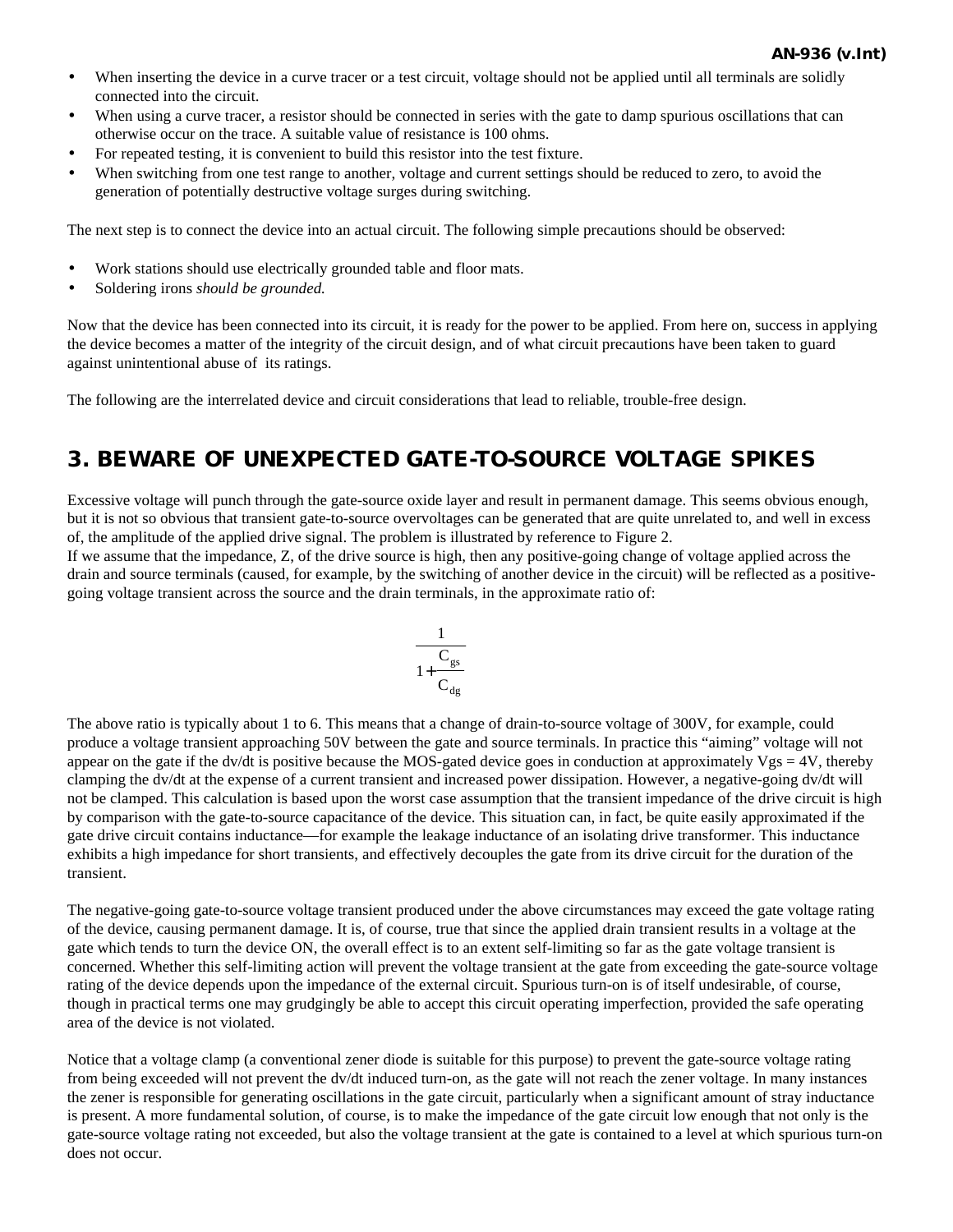

**Figure 2.** A Rapidly Changing Applied Drain-Source Voltage will Produce Gate-Source Transients



**Figure 3.** Drain-Source Overvoltage Transient when Switching Off with Unclamped Inductive Load



**Figure 4.** Drain-Source Overvoltage Transient Produced by Stray Circuit Inductance When Switching Off with Clamped, Inductive Load

It should be remembered that a collapse of voltage across the device (i.e., a negative-going dv/dt) will produce a transient negative voltage spike across the gate-source terminals. In this case, of course, there will be no tendency for the device to turn ON, and hence no tendency for the effect to be self-limiting. A zener diode connected to clamp positive transients will automatically clamp negative-going transients, limiting them to the forward conduction voltage drop of the zener.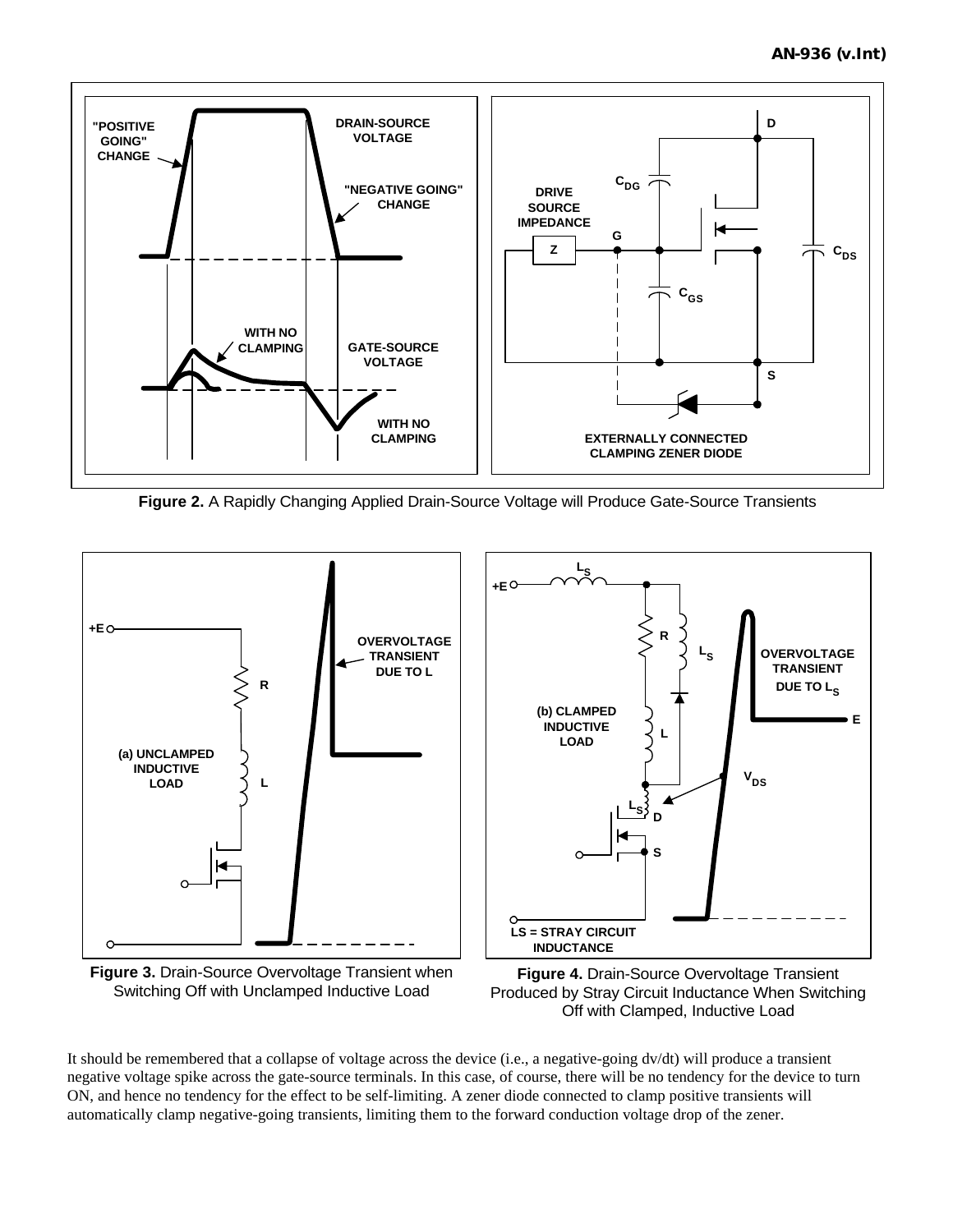#### **AN-936 (v.Int)** *4. BEWARE OF DRAIN OR COLLECTOR VOLTAGE SPIKES INDUCED BY SWITCHING*

The uninitiated designer is often not aware that self-inflicted overvoltage transients can be produced when the device is switched OFF, even though the DC supply voltage for the drain circuit is well below the  $V_{DS}$  rating of the transistor.

Figure 3 shows how a voltage spike is produced when switching the device OFF, as a result of inductance in the circuit. The faster the device is switched, the higher the overvoltage will be.

Inductance is always present to some extent in a practical circuit, and therefore, there is always danger of inducing overvoltage transients when switching OFF. Usually, of course, the main inductive component of the load will be "clamped", as shown in Figure 4. Stray circuit inductance still exists, however, and overvoltage transients will still be produced as a result—to say nothing of the fact that the clamping diode may not provide an instantaneous clamping action, due to its "forward recovery" characteristic.

The first approach to this problem is to minimize stray circuit inductance, by means of careful attention to circuit layout, to the point that whatever residual inductance is left in the circuit can be tolerated. HEXFET<sup>®</sup>s have an inductive energy rating that makes capable of withstanding these inductive spikes, assuming that the data sheet limits for energy and temperature are not violated. IGBTs, however, do not have an avalanche rating, and a clamping device should be connected, physically as close as possible to the drain and source terminals, as shown in Figure 5. A conventional zener diode, or a "transorb" clamping device, are satisfactory for this purpose. An alternative clamping circuit is shown in Figure 6, depending on the voltage and current rating of the circuit.

 The capacitor C is a reservoir capacitor and charges to a substantially constant voltage, while the resistor R is sized to dissipate the "clamping energy" while maintaining the desired voltage across the capacitor. The diode D must be chosen so that its forward recovery characteristic does not significantly spoil the transient clamping action of the circuit. A simple RC snubber can also be used, as shown in Figure 7. Note, however, that an RC snubber not only limits the peak voltage, it also slows down the effective switching speed. In so doing, it absorbs energy during the whole of the switching period, not just at the end of it, as does a voltage clamp. A snubber is therefore less efficient than a true voltage clamping device.

Note that the highest voltage transient occurs when switching the highest level of current. The waveform of the voltage across the device should be checked with a high-speed oscilloscope at the full load condition to ensure that switching voltage transients are within safe limits.

# *5. DO NOT EXCEED THE PEAK CURRENT RATING*

All power transistors have a specified maximum peak current rating. This is conservatively set at a level that guarantees reliable operation and it should not be exceeded. It is often overlooked that, in a practical circuit, peak transient currents can be obtained that are well in excess of the expected normal operating current, unless proper precautions are taken. Heating, lighting and motor loads, for example, consume high in-rush currents if not properly controlled. A technique that ensures that the peak current does not exceed the capability of the device is to use a current sensing control that switches it OFF whenever the current instantaneously reaches a preset limit.

Unexpectedly high transient current can also be obtained as a result of rectifier reverse recovery, when a transistor is switched ON rapidly into a conducting rectifier. This is illustrated in Figure 8. The solution is to use a faster rectifier, or to slow down the switching of the transistor to limit the peak reverse recovery current of the rectifier.



**Figure 5.** Overvoltage Transient at Switch-Off Clamped by Local Drain-Source Zener

# *6. STAY WITHIN THE THERMAL LIMITS*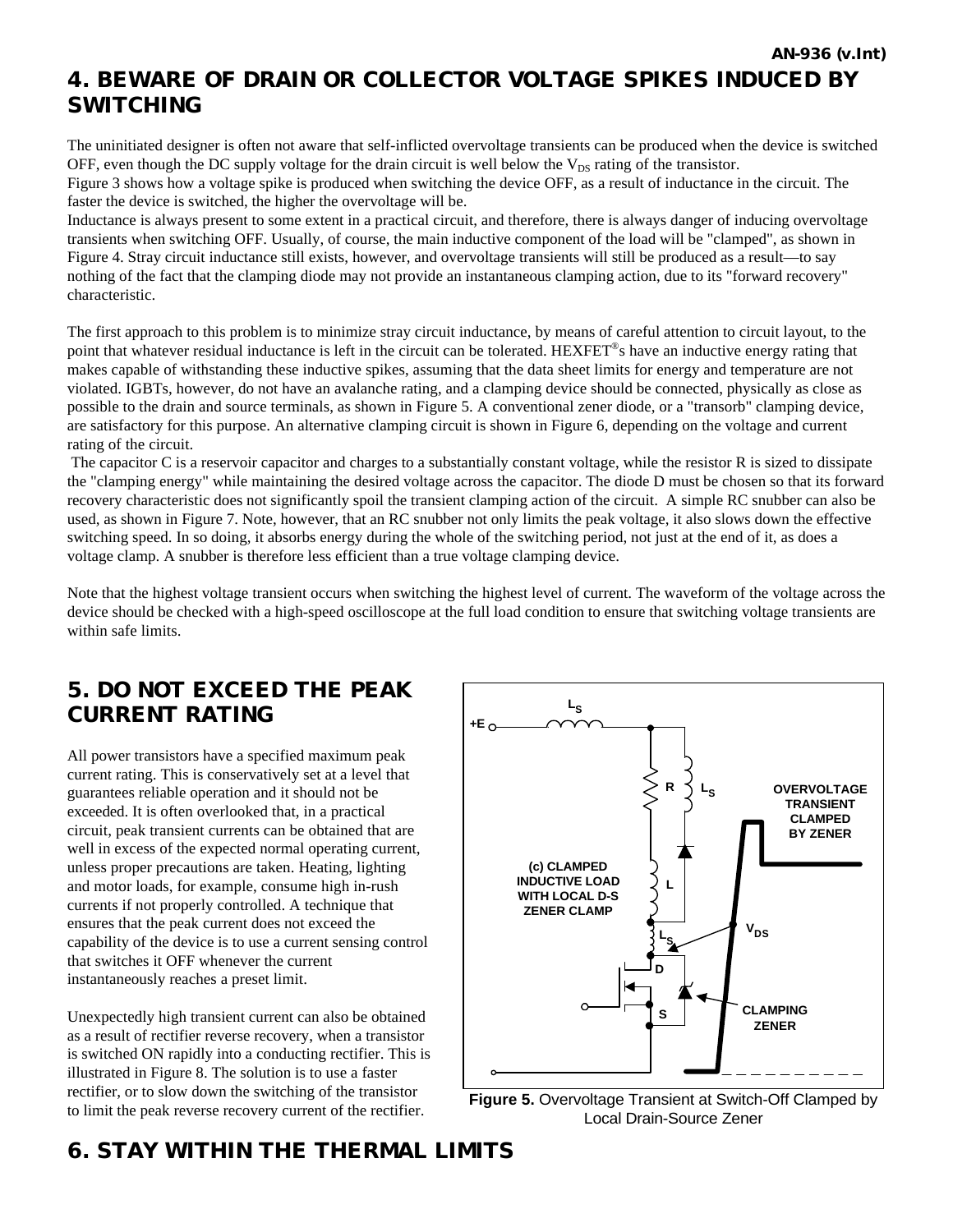Power transistors are thermally limited. They must be mounted on a heatsink that is adequate to keep the junction temperature within the rated under the "worst case" condition of maximum power dissipation and maximum ambient temperature.

It must be remembered that in a switching application, the total power is due to the conduction losses and the switching loss. Switching time and switching losses of HEXFET®s are essentially independent of temperature, but the conduction losses increase with increasing temperature, because  $R_{DS(on)}$ increases with temperature. IGBTs, on the contrary, have switching losses that highly dependent of temperature, while conduction losses are not. This must be taken into account when sizing the heatsink. The required thermal resistance of the heatsink can be calculated as follows:

The transistor conduction power,  $P_T$ , is given

approximately by  $P_T = On-state Voltage x Drain or$ *Collector current*

The switching energy depends upon the voltage and current being switched and the type of load. The total switching loss,  $P_S$ , is the total switching energy,  $\varepsilon_T$ , multiplied by the operating frequency, f.  $e_T$  is the sum of the energies due to the individual switchings that take place in each fundamental operating cycle:



Local Clamp

 $P_S = \varepsilon_T f$ 

The total power dissipation is the sum of the conduction power,  $P_T$ , and the switching power,  $P_S$ .

$$
\mathbf{P}=\mathbf{P}_T+\mathbf{P}_S
$$

Since:

 $\Delta T_{JA} = PR_{th}$ 

where:

 $R<sub>th</sub> = junction-to-ambient thermal$ resistance

The junction-to-ambient thermal resistance,  $R_{JA}$ , is made up of the internal junction-to-case thermal resistance,  $R_{\text{JC}}$ , plus the case-toheatsink thermal resistance,  $R_{CS}$ , plus the sinkto-ambient thermal resistance,  $R_{SA}$ . The first two terms are fixed for the device, and the required thermal resistance of the heatsink,  $R<sub>S</sub>$ .  $_A$ , for a given junction temperature rise  $DT<sub>J-A</sub>$ , can be calculated from:

$$
R_{S-A} = R_{J-A} - (R_{JC} + R_{C-S})
$$



**Figure 7**. Overvoltage Transient at Switch-Off Limited by Local Capacitor-Resistor Snubber

# *7. PAY ATTENTION TO CIRCUIT LAYOUT*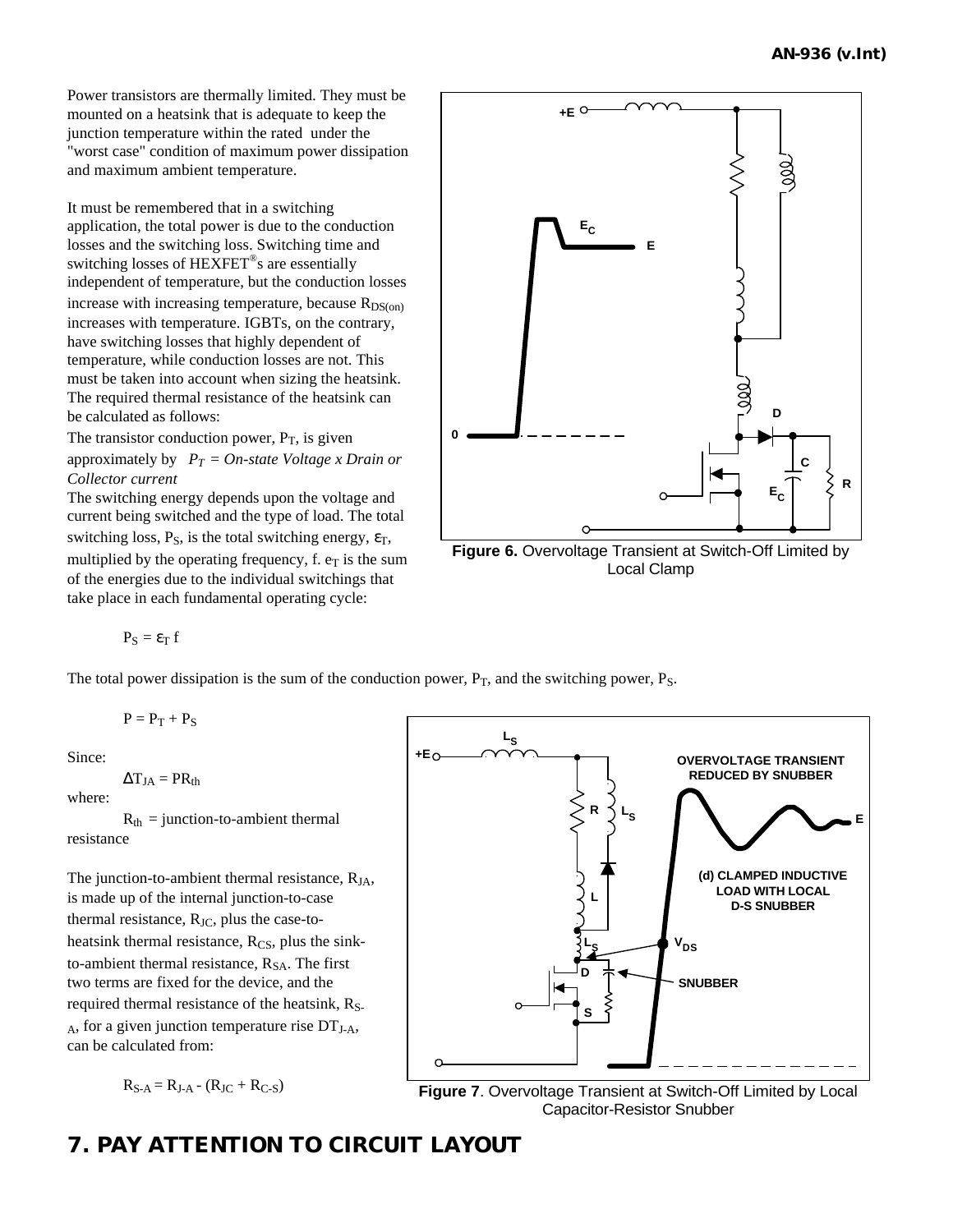Stray inductance in the circuit can cause overvoltage transients, slowing down of the switching speed, unexpected unbalance of current between parallel connected devices, and unwanted oscillations.

In order to minimize these effects, stray circuit inductance must be minimized. This is done by keeping conduction paths as short as possible, by minimizing the area of current loops, by using twisted pairs of leads, and by using ground plane construction. Local decoupling capacitors alleviate the affects of any residual circuit inductance, once these measures have been taken. Circuit layout should be kept as symmetrical as possible in order to maintain balanced currents in parallel connected  $HEXFET<sup>®</sup>s$ or IGBTs. The gates of parallel connected devices should be decoupled by small ferrite beads placed over the gate connections, or by individual resistors in series with each gate. These measures prevent parasitic oscillations.

### *8. BE CAREFUL WHEN USING THE INTEGRAL BODY-DRAIN DIODE*

The HEXFET®'s integral body-drain diode exhibits minority carrier reverse recovery. Reverse recovery presents a potential problem when switching any rectifier off; the slower the rectifier, the greater the problem. By comparison with the HEXFET® itself, the switching speed of the integral reverse rectifier is quite slow. The switching speed of a circuit which utilizes the body-drain diode of the  $HEXFET^{\circledast}$  may therefore be limited by the rectifier. Whether this will be so depends upon the circuit and the operating conditions.

Regardless of the overall circuit configuration, or the particular application, the "local" circuit operating situation that is troublesome occurs when the freewheeling current from an inductive load is commutated from the integral rectifier of one HEXFET® to the transistor of an "opposite" HEXFET®, the two devices forming a tandem series connected pair across a low impedance voltage source, as shown in Figure 8. This "local" circuit configuration occurs in most chopper and inverter schemes.

If the incoming  $HEXFET^{\circledast}$  switches ON too rapidly, the peak reverse recovery current of the integral body-drain diode of the opposite HEXFET® will rise too rapidly, the peak reverse recovery current rating will be exceeded, and the device may possibly be destroyed.



**Figure 8.** Local Circuit Configuration and Operating Condition Requiring Special Care When Using the HEXFET's Integral Body-Drain Diode.

The peak reverse recovery current of the rectifier can be reduced by slowing down the rate of change of current during the commutation process. The rate of change of current can be controlled by purposefully slowing down the rate of rise of the gate driving pulse. Using this technique, the peak current can be reduced to almost any desired extent, at the expense of prolonging the high dissipation switching period.

 The oscillograms in Figure 9 illustrate the effect. By slowing the total switch-ON time from 300ns to 1.8ms, the peak current of the IRF330 has been decreased from 20A to 10A. The energy dissipation associated with the "unrestrained" switch-ON in Figure 9(a) is 0.9mJ, whereas it is 2.7mJ for the controlled switch-ON of Figure 9(b).

Note also that it is not necessary to slow the switching-OFF of the HEXFET®, hence the energy dissipation at switch-OFF will be relatively small by comparison with that at switch-ON. For operation at frequencies up to a few kHz, where ultra-fast switching is not mandatory, slowing the applied gate drive signal to reduce the peak reverse recovery current of the "opposite" rectifier offers a good practical solution.